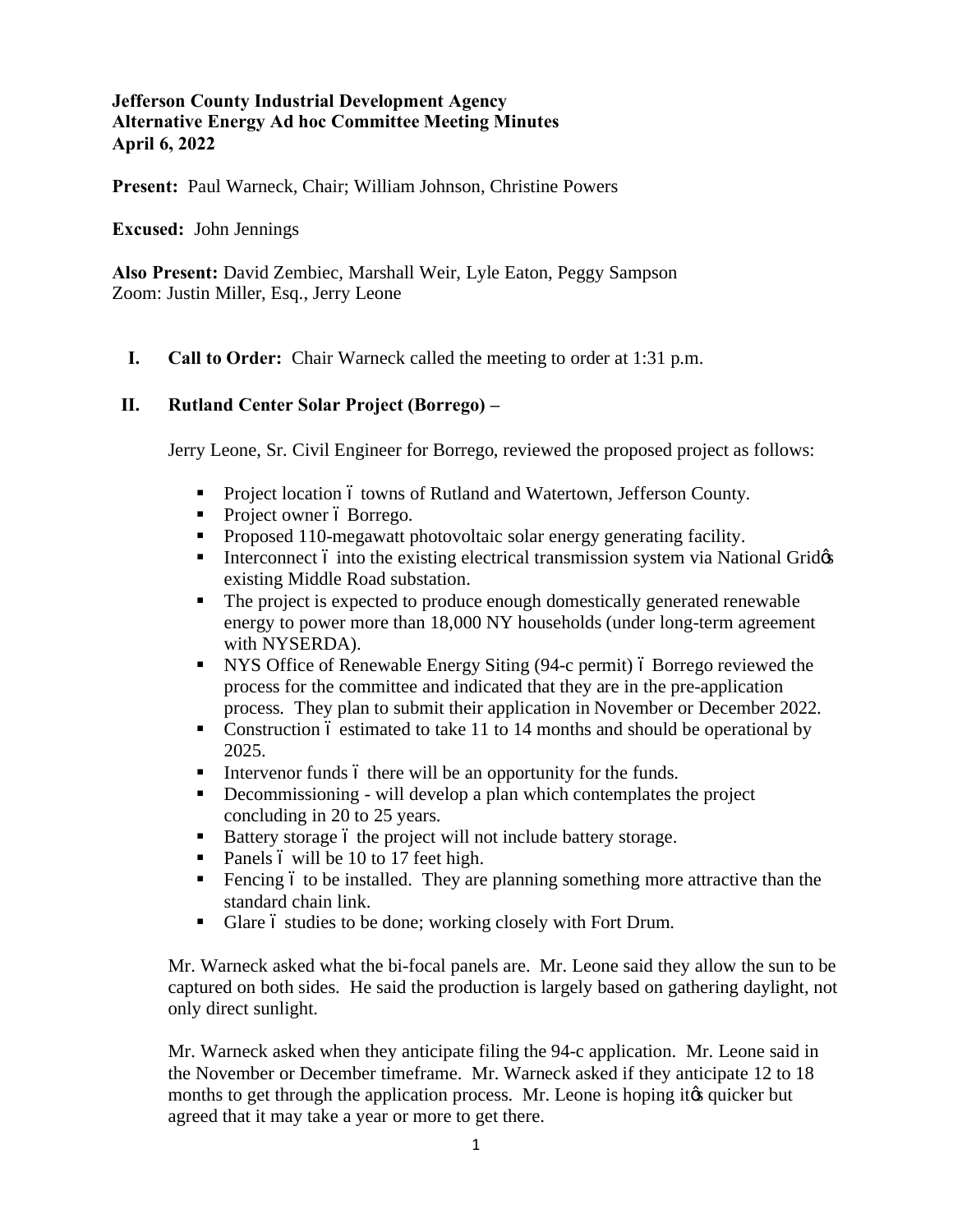## **Jefferson County Industrial Development Agency Alternative Energy Ad hoc Committee Meeting Minutes April 6, 2022**

Mr. Warneck asked if they have talked to the towns about the decommissioning plan. Mr. Leone said the plan has not been developed yet, but indicated that they have spoken.

Mr. Warneck said that we prefer not to receive an application for IDA assistance until after the 94-c application is deemed complete. He said that we will have to wait to see what their permit conditions are after they determine it to complete. Mr. Warneck pointed out that the larger projects are considered a deviation to our UTEP and will need buy-in from all the taxing jurisdictions.

Mr. Warneck asked if the connector lines are underground or overhead. Mr. Leone said underground.

Mr. Warneck asked if leases are in place. Mr. Leone said yes and indicated that some have a letter of intent.

Mr. Warneck asked if there are other locations in Jefferson County that they are considering for projects. Mr. Leone said Rutland, Village of Black River and Town of LeRay.

Mr. Zembiec said that with the community scale projects, we have been charging \$5,500 per megawatt with a 2% annual escalator and then we invert the payment schedule. He said that we havengt decided what we will do for the utility scale projects, but noted that it may be a similar situation. Mr. Warneck said that we cangt make a decision until we have our first project that makes it to that point and then it can be discussed because there will be different concern levels for each project. Mr. Warneck said the state failed to take into consideration the tax cap, which is causing the schools to have serious concerns about what happens when the PILOT ends and the impacts on their tax levy.

Mr. Zembiec informed Mr. Leone about the County's policy. He said the County is willing to participate in a PILOT, but they expect to receive full taxation on projects over 25 megawatts.

Mr. Warneck said that this agency has a pro-agriculture history and continues to be concerned about the effects on agriculture.

Mr. Warneck said that if there is going to be any discussion about host community agreements then it has to be done with all the taxing jurisdictions. Mr. Leone said that he understands.

Mr. Leone said that the project website is up and running.

Ms. Powers suggested that it would be beneficial to have a summarized document for applicants that outlines the process, policies and concerns that need to be addressed.